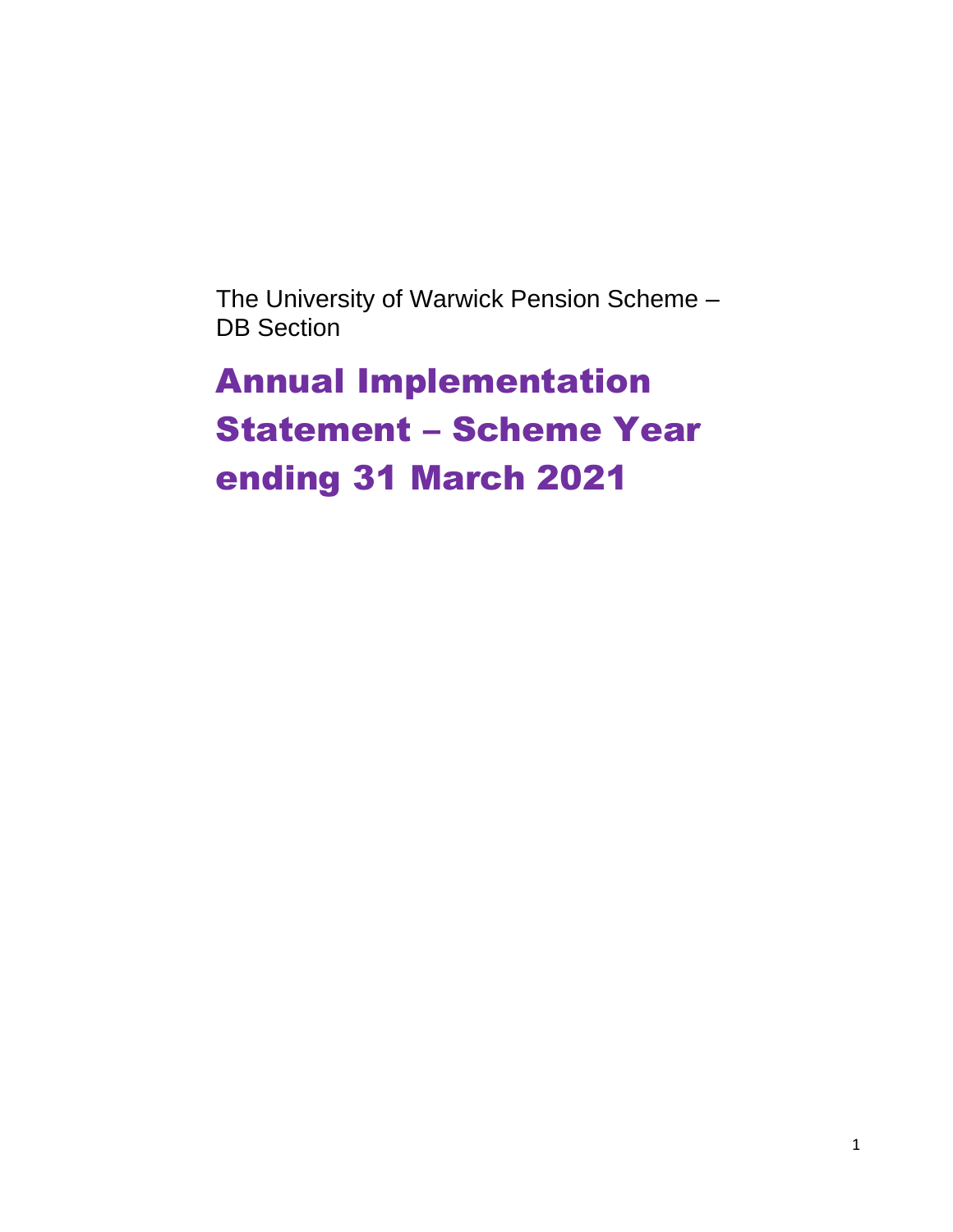## **Table of Contents**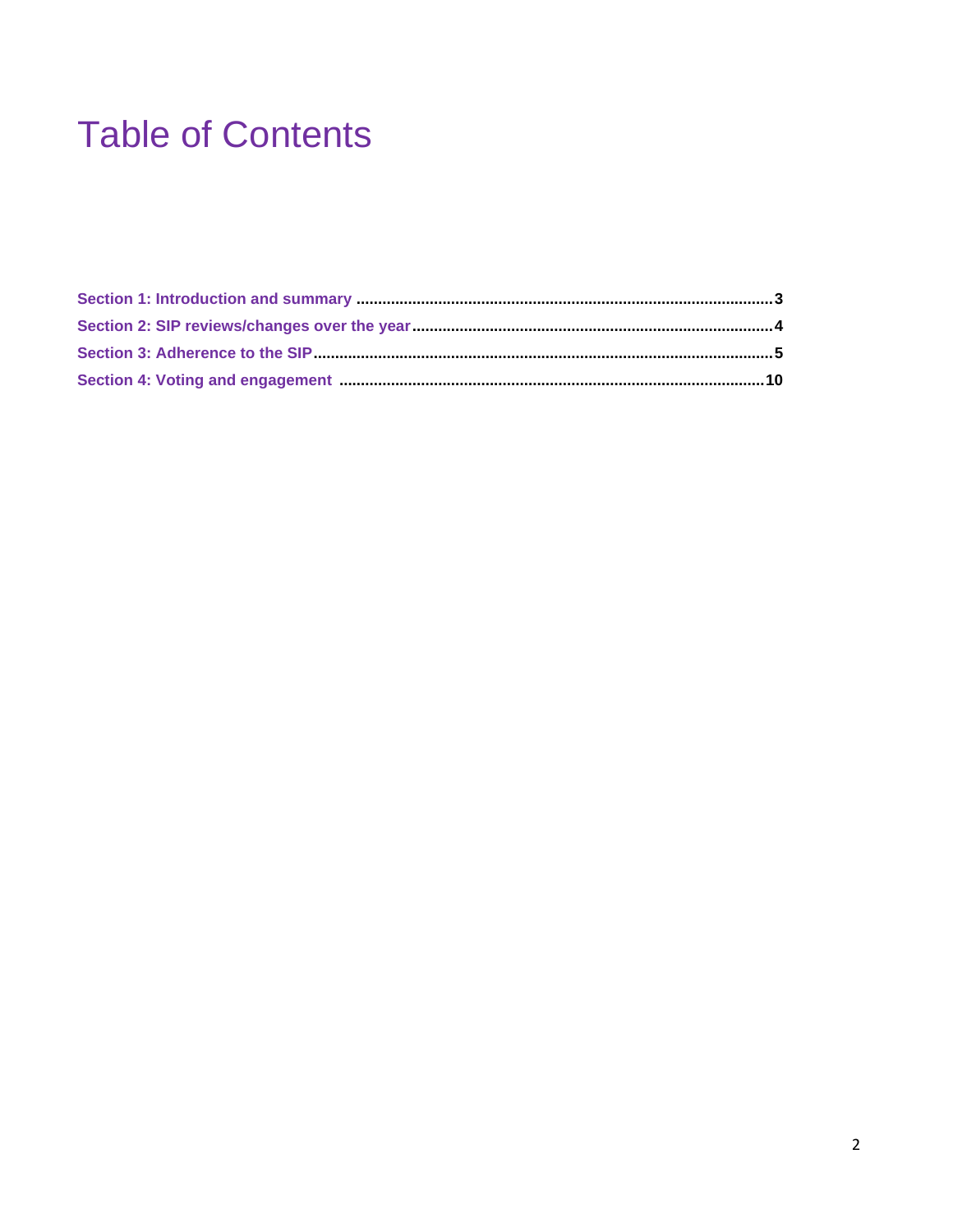## Section 1: Introduction and summary

This document is the Defined Benefit ("DB") Annual Implementation Statement ("the Statement"), prepared by the Trustee of The University of Warwick Pension Scheme (the "Scheme"), corresponding to the Scheme's DB Statement of Investment Principles ("SIP"), and covering the year from 1 April 2020 to 31 March 2021 ("the Scheme Year").

The purpose of this Statement is to:

- Detail any reviews of the SIP the Trustee undertook over the Scheme Year, including the reasons for any changes made to the SIP over the year – see Section 2.
- Set out the extent to which, in the opinion of the Trustee, the Scheme's SIP was followed during the Scheme Year – see Section 3. **In summary, the Trustee considers that all the SIP policies and principles were adhered to during the year.**
- Describe the voting behaviour by, or on behalf of, the Trustee over the Scheme Year see Section 4.

A copy of this Statement will be made available on the following [website.](https://warwick.ac.uk/services/humanresources/internal/rewardandbenefits/corebenefits/pensions/ups)

The Scheme makes use of a wide range of investments; therefore, the principles and policies in the SIP are intended to be applied in aggregate and proportionately, focussing on areas of maximum impact.

To ensure that investment policies set out in the SIP are taken by persons or organisations with the skills, information and resources necessary to take them effectively, the Trustee delegates some responsibilities to the Investment Sub Committee ("ISC") and the Delegated Chief Investment Officer ("DCIO"). These responsibilities are set out in more detail in the SIP, but are mainly:

- **ISC**: Assisting the Trustee in developing an appropriate overall investment strategy (return target and risk budget) and the ongoing monitoring of the investment strategy and the activity and performance of the DCIO.
- **DCIO:** The Trustee has appointed a DCIO, Towers Watson Limited, to manage the Scheme's assets. The Trustee has set the DCIO specific objectives and parameters within a bespoke Fiduciary Management Agreement, including the Scheme's investment objectives and asset allocation limits. The Trustee believes in diversification and the Scheme's portfolio is built using a diverse range of return-seeking assets and a dedicated allocation to liability driven investments which seek to match the sensitivity of the Scheme's liabilities to inflation and interest rates. The DCIO is responsible for implementing the Trustee's agreed investment strategy, determining the asset allocation, selecting and de-selecting investment managers and reflecting Sustainable Investment ("SI") considerations throughout the investment process. The DCIO considers the policies and principles set out in the Trustee's SIP in addition to the specific Fiduciary Management investment guidelines set by the Trustee.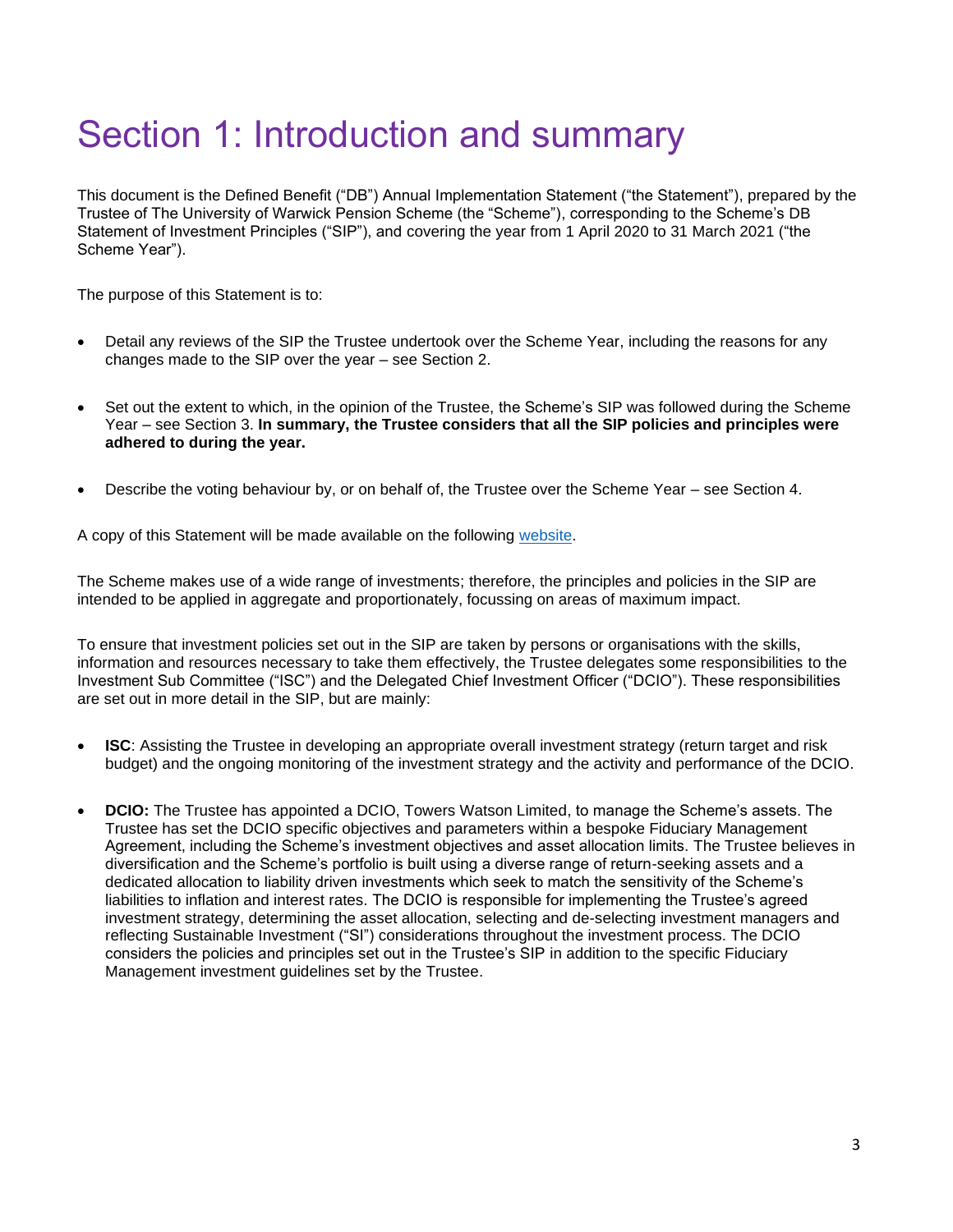## Section 2: SIP reviews/changes over the year

The version of the SIP in place at the start of the Scheme Year was dated March 2020.

The SIP was updated once during the Scheme year, as at September 2020, in relation to new Department for Work and Pensions (DWP) regulations coming into force from 1 October 2020 which requires trustees to set out their policy in relation to their arrangements with asset managers including:

- how the arrangement with the asset manager incentivises the asset manager to align its investment strategy and decisions with the trustees' policies;
- how that arrangement incentivises the asset manager to make decisions based on assessments about medium to long-term financial and non-financial performance of an issuer of debt or equity and to engage with issuers of debt or equity in order to improve their performance in the medium to long-term;
- how the method (and time horizon) of the evaluation of the asset manager's performance and the remuneration for asset management services are in line with the trustees' policies;
- how the trustees monitor portfolio turnover costs incurred by the asset manager, and how they define and monitor targeted portfolio turnover or turnover range; and
- the duration of the arrangement with the asset manager.

For the purpose of assessing how the Scheme's SIP has been followed, the remainder of this statement specifically focuses on the SIP agreed in September 2020.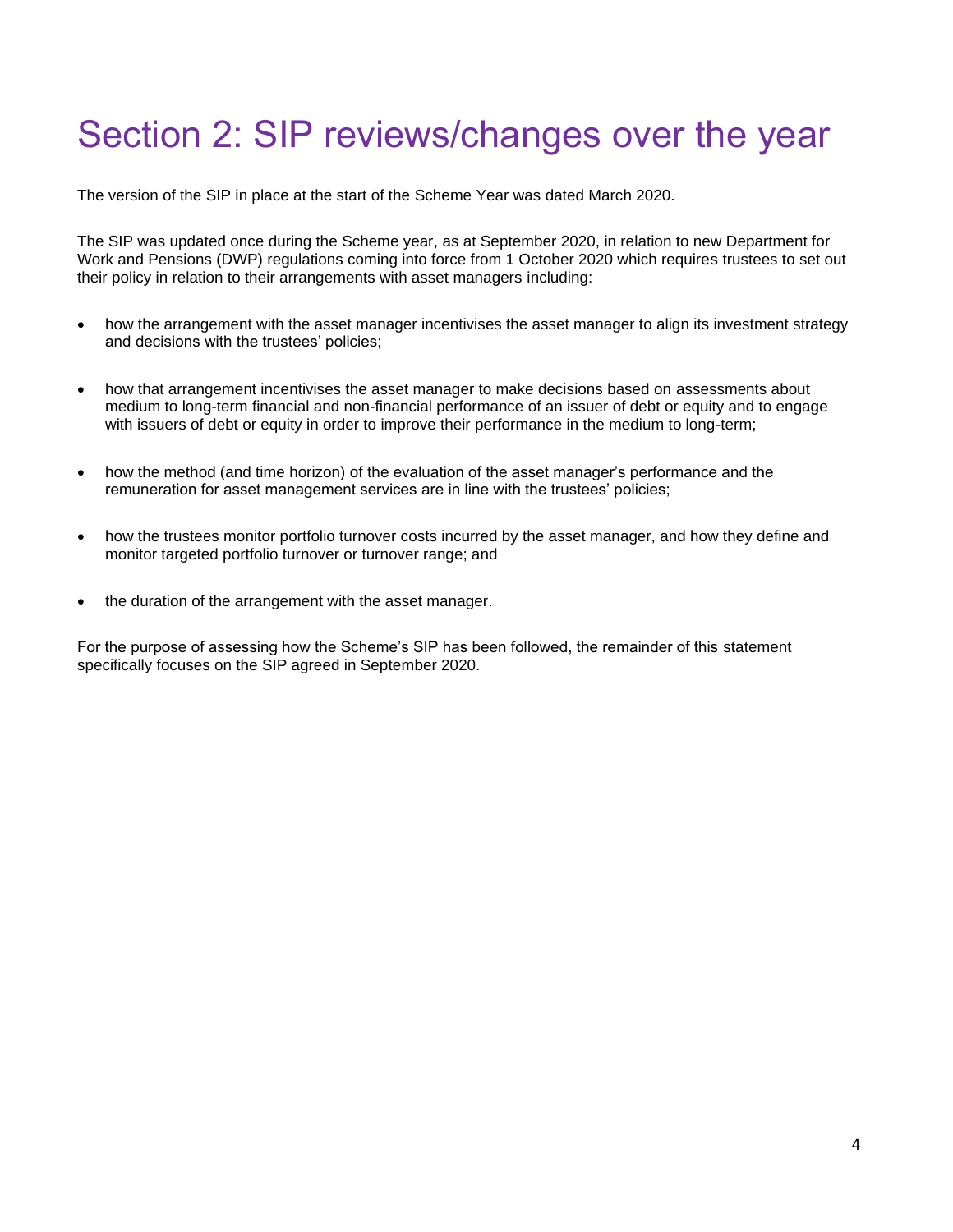## Section 3: Adherence to the SIP

Below sets out the actions the Trustee has taken over the Scheme Year to adhere to the policies in the SIP and the ongoing monitoring of the policies in the SIP.

### **Section 1: Introduction**

This section provides the relevant introductory and background comments rather than setting out any policies.

#### **Section 2: Division of responsibilities**

This section primarily sets out the investment governance structure and responsibilities of the key parties in relation to the investment strategy and ongoing management of the Scheme's investments. Over the Scheme Year the Trustee:

- Held 3 ISC meetings the topics covered include:
	- $\circ$  Review of the investment strategy in conjunction with the 2019 actuarial valuation results
	- o Monitoring of Scheme performance and exposure to COVID related risks
	- $\circ$  Assessment of the combined services provided by the DCIO and Scheme Actuary
	- o In depth sustainable investment review
- Held 4 Trustee meetings and received updates from the DCIO and Scheme Actuary on the investment performance, progression of the Scheme's funding position and the outcomes from the ISC meetings.
- Received training on the following topics:
	- o Sustainable investment
	- o New SIP regulations
	- o Integrated Risk Management (IRM) frameworks and implementation
	- o The Pensions Regulator annual DB funding statement
	- o Consultation on the revised DB funding code of practice
	- o GMP equalisation
- Reviewed the objectives it had set the DCIO and concluded they remained appropriate.
- Evaluated the performance of the DCIO against the objectives set and its broader performance as DCIO and concluded that it had met all of the objectives and had performed to a satisfactory standard.

The DCIO monitored the Scheme's underlying investment managers and Global Custodian and Performance Measurer on an ongoing basis.

#### **Section 3: Long-term objectives and investment strategy**

Over the Scheme Year, the Trustee carried out a number of activities including those set out below.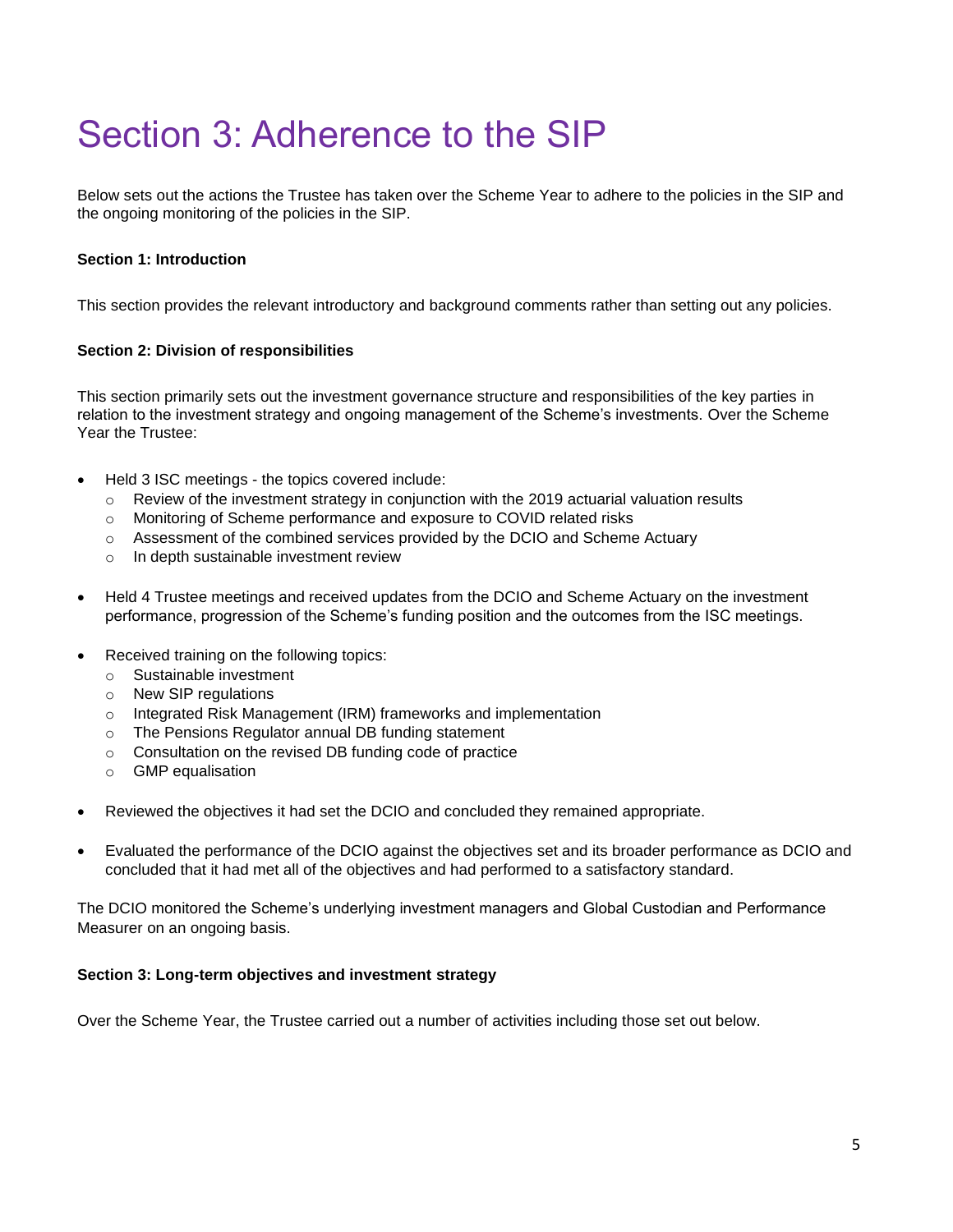#### *Investment strategy review and actuarial valuation*

Following the 2019 March triennial actuarial valuation, the Trustee reviewed the investment strategy in early 2020. The ISC had agreed in principle to a new Journey Plan including a reduced return target of gilts+1.5% pa, subject to the Trustee ratifying the decision. However, in March 2020 after quick and severe market falls from the economic shutdown due to COVID-19, the Scheme's funding position had worsened. As such, the Trustee agreed to adopt a new Journey Plan based on continuing to target a return level of gilts+1.8% pa for the time being. Subsequently the market rebounded, and in May 2020 the Scheme was able to de-risk to the gilts+1.5% pa target and adopt the originally intended Journey Plan.

The Trustee also adopted a revised Dynamic Risk Management Framework whereby the Scheme's funding position is monitored relative to agreed upside and downside triggers which are used to indicate if the Scheme is sufficiently ahead of or behind the Journey Plan to warrant reviewing or changing the Scheme's investment strategy.

The Trustee's investment strategy seeks to outperform a benchmark based on a projection of the Scheme's liability cashflows. The liability benchmark is updated following each actuarial valuation, and when there is any significant change to the structure of the Scheme's liabilities. The benchmark was updated in May 2020.

#### *Ongoing monitoring of the Scheme's investment strategy and asset allocation*

- On a quarterly basis, the Trustee reviewed the Scheme's portfolio and performance of the DCIO via quarterly investment reports and updates from the DCIO covering:
	- o Commentary on performance and portfolio changes
	- o Performance of the underlying assets
	- o Funding position of the Scheme
	- o Risk and return statistics of the portfolio
	- o Asset allocation
	- $\circ$  The DCIO's adherence with the investment guidelines set by the Trustee (No breaches were reported during the year).
- The DCIO monitored and reported on the Scheme's investments and managers on a regular basis to ensure that the investment strategy remained consistent with the Scheme's objectives.
- The DCIO monitored and reported on manager performance relative to an appropriate market benchmark where one was available or an appropriate return objective where a market benchmark was not available. In addition, the DCIO assessed the performance of the Scheme's investment managers relative to peers and in the context of the prevailing market environment.
- On a daily basis, using its proprietary software, Asset Liability Suite, the DCIO tracked an estimate of the Scheme's funding level relative to the Journey Plan and upside and downside triggers. No triggers were hit during the Scheme Year.
- The Trustee believes in diversification and the Scheme's portfolio is built using a diverse range of returnseeking assets and a dedicated allocation to liability driven investments which seek to match the sensitivity of the Scheme's liabilities to inflation and interest rates. Throughout the year, implementation of this strategy was delegated to the DCIO who managed the balance of these investments.
- The DCIO acted within guidelines set by the Trustee including asset allocation, manager and geographical diversification, and foreign currency exposure. The guidelines were updated in June 2020 following the agreed de-risk.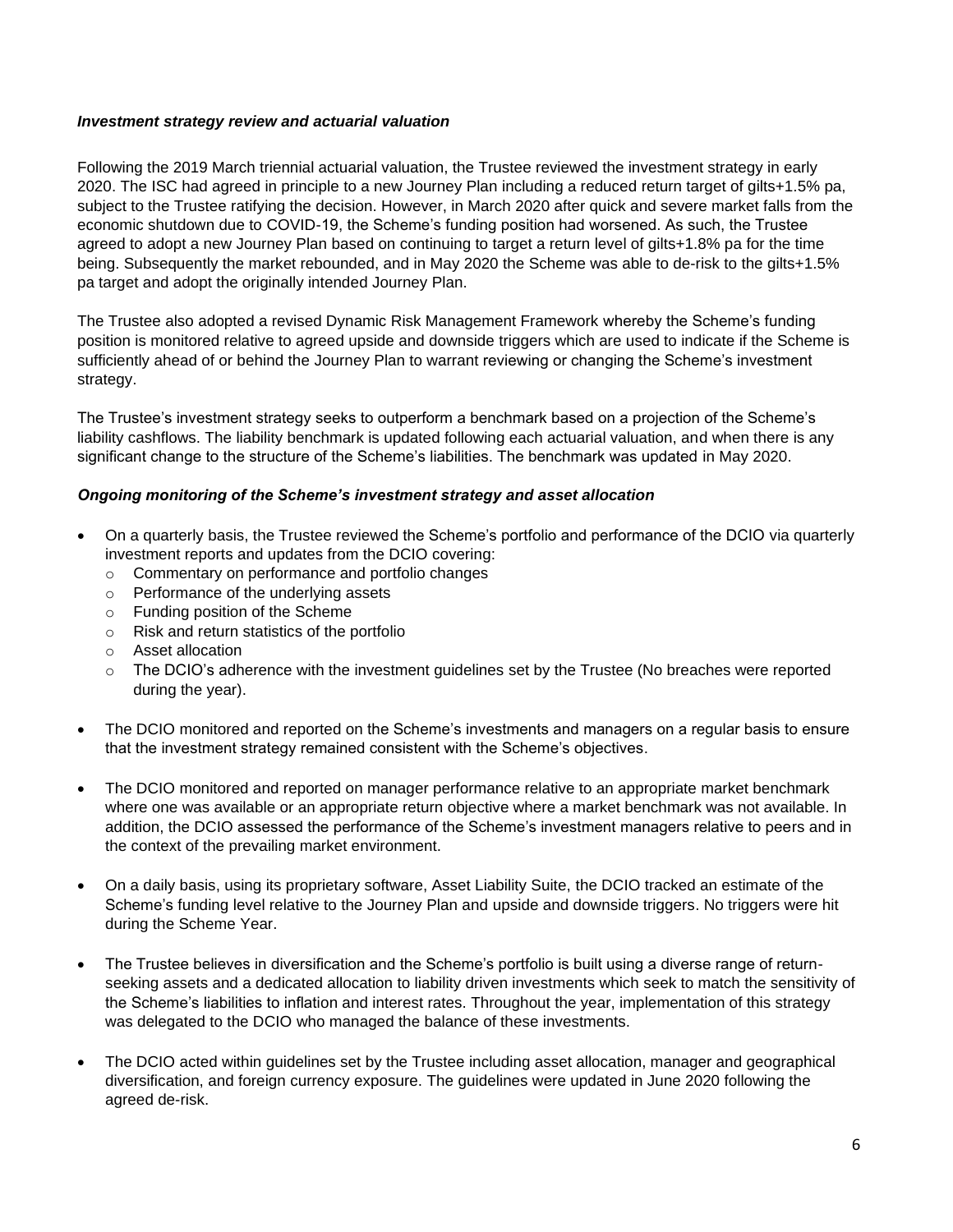#### **Section 4: Other investment policies**

As set out above, the Trustee has delegated responsibility to the DCIO (within agreed investment guidelines and in accordance with the Trustee's SIP) to implement the Trustee's agreed investment strategy, including making certain decisions about investments in compliance with Sections 34 and 36 of the Pensions Act 1995. As such the DCIO is also responsible for:

- Choosing investments including the selection and deselection of investments, and the ongoing management of relationships with asset managers.
- Sustainable and responsible investment i.e. how Environmental, Social and Governance ("ESG") factors are allowed for in the portfolio in terms of both capital allocation and stewardship.
- Managing portfolio liquidity relative to the Scheme's requirements.

#### *Choosing investments*

- The DCIO considered past performance as one of several inputs into the assessment of an investment manager, which relies predominantly on research views based on a range of qualitative and quantitative factors, including the consideration of SI/ESG factors as outlined below. Whilst there were some changes to the underlying investment managers, no managers were terminated based on short term performance alone. Consistent with the Scheme's long investment time horizon, the Trustee seeks to be a long-term investor and the DCIO has appointed managers (in the majority of cases) with the expectation of a long-term relationship. This in turn allows investment managers to take a longer-term approach to investing, including engagement with issuers of debt and equity, with a view to improving investment outcomes over the long term.
- As part of its manager selection and ongoing oversight processes, the DCIO considers the level of fees and the type of fee structures used by each manager (including a consideration of the alignment of interests created by certain fee structures). The DCIO considers a number of factors including the asset class / investment strategy, the way in which the strategy is implemented (e.g. active management or passive benchmark tracking), and fee benchmarking relative to peers. The majority of the Scheme's investment managers were paid an ad valorem fee, in line with normal market practice, for a given scope of services which includes consideration of long-term factors and engagement. The exceptions to this were in Secure Income Assets (SIAs) where some of the underlying managers' remuneration was partly based on performance over an appropriate time horizon. The use of performance fees for these types of investments (where manager skill is a key driver of expected returns) is quite common. The Trustee and DCIO recognise the incentives created by such fee structures and are comfortable with them given the highly active nature of these individual strategies, and in the context of the Scheme's wider investment portfolio where the aggregate use of these fee structures is limited.
- During the Scheme Year, the DCIO reviewed and reported to the Trustee on the total fees and costs incurred by the Scheme through its investments. As part of its review and reporting on the Scheme's costs, the DCIO also reported to the Trustee on the costs associated with portfolio turnover. The Trustee and DCIO were comfortable that portfolio costs, including those associated with turnover, were consistent with expectations relative to the underlying investments.
- The DCIO's process for selecting, monitoring and de-selecting managers explicitly and formally includes an assessment of a manager's approach to SI (recognising that the degree to which these factors are relevant to any given strategy is a function of time horizon, investment style, philosophy and exposures). Where ESG factors are considered to be particularly influential to outcomes, the DCIO engages with investment managers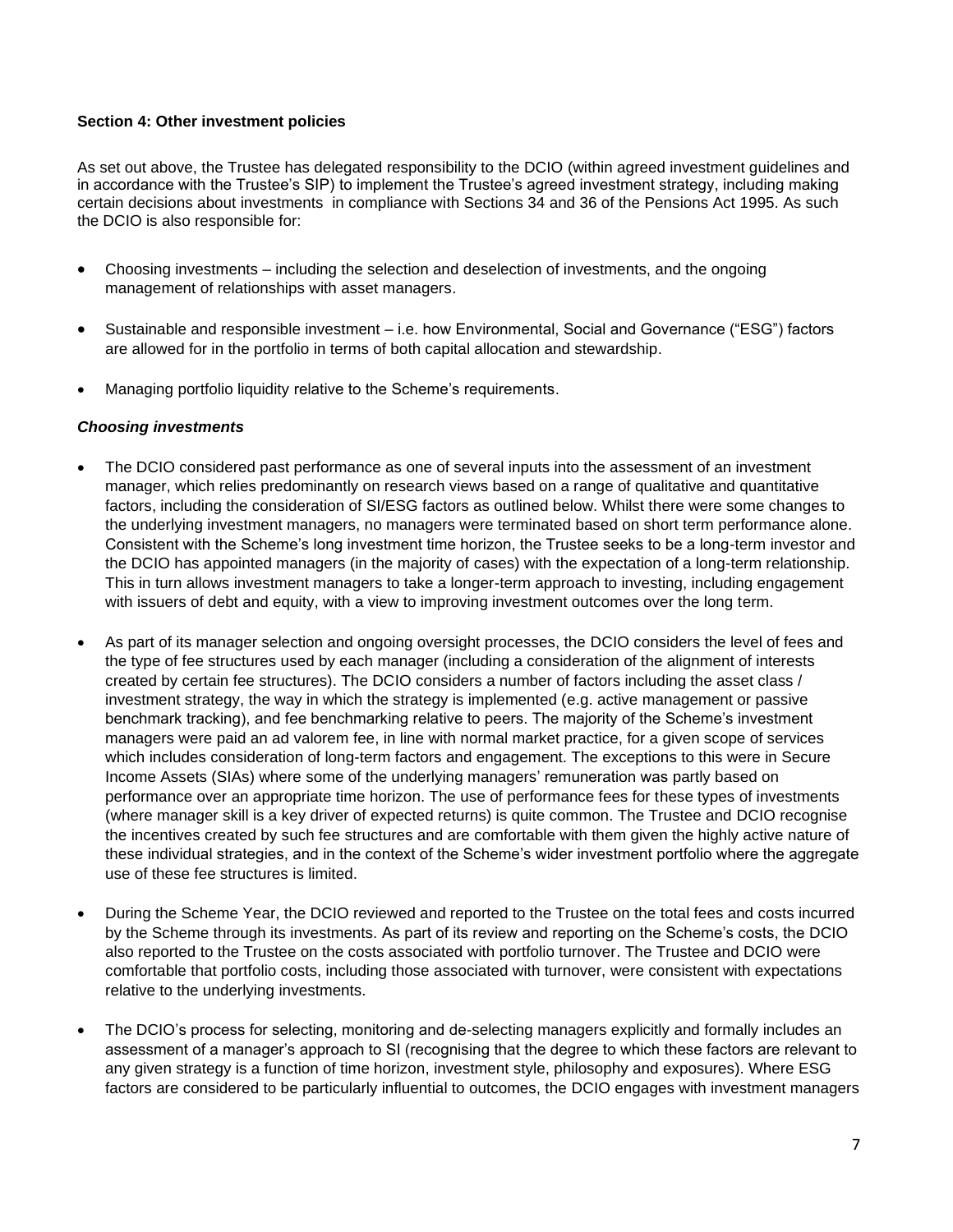to improve their processes. Some examples of the impact these policies have had on the portfolio are disclosed in the next section.

### *Responsible investing, stewardship and sustainability*

- In January 2021, the ISC carried out a detailed review of the DCIO's approach to Environmental, Social and Governance ("ESG") issues and how these are being incorporated by the DCIO into the portfolio. The review included
	- o A review of the Trustee's current SI policy to ensure it remains appropriate
	- o The importance of sustainable investing and integrating ESG factors
	- $\circ$  A review of the use of EOS at Federated Hermes ("EOS") to provide public policy engagement services
	- $\circ$  How the DCIO integrates sustainability and ESG into its ongoing process, including manager selection and research, portfolio construction and asset research
	- o An assessment of the underlying investment managers and how sustainability and ESG factors are applied in the process for the managing of the assets. All of the Scheme's applicable mandates were rated either positive or neutral by the DCIO on ESG and engagement metrics
	- o Specific portfolio examples that have a focus on ESG, including:
		- Equity assets that will over/underweight companies that are leaders/laggards respectively from an ESG perspective
		- Screening and discretionary ESG layers to the Scheme's Chinese equity mandate
		- A greenhouse co-investment that utilises waste heat from sewage treatment
		- Social infrastructure assets benefitting local societies
		- An explicit ESG factor in the Scheme's equity market neutral long-short equity strategy
	- o A preview of the next evolution of SI reporting that the DCIO is preparing to go live later in the year, which will aid the Trustee in evaluating the portfolio's SI related risks, including climate-related risks in line with the recommendations of the Taskforce of Climate-related Financial Disclosures.
- The in-depth review helped the ISC identify areas within SI and the investment approach taken by the DCIO to explore in more detail at a subsequent meeting which took place after the Scheme Year end. The follow up meeting explored the implications of the DCIO's SI policies on the portfolio and how SI considerations are taken into account when investing in certain geographies. The ISC concluded that the DCIO's policies and approach were aligned with the Trustee's, and that this should be monitored on an ongoing basis to ensure continued alignment.
- Over the Scheme Year the Trustee did not make any investment decisions based on non-financial matters.
- The Trustee expects that the annual communication to members regarding ESG and stewardship will be addressed in the annual implementation statement, with this document representing the first of this kind. This document is a statutory report and will be produced and published on an annual basis alongside the Scheme's Annual Reports and Accounts.

#### *Liquidity and realisation of investments*

- As part of the investment guidelines, the Trustee has also set liquidity limits that the DCIO must adhere to. The Trustee has a policy to ensure that the Scheme's cashflow requirements can be readily met without disrupting its investments.
- Throughout the Scheme Year, the DCIO regularly monitored the level of cash in the Scheme, and cashflows into/out of the Scheme to ensure that there were sufficient assets in readily realisable investments to meet the Scheme's requirements without disrupting its investments.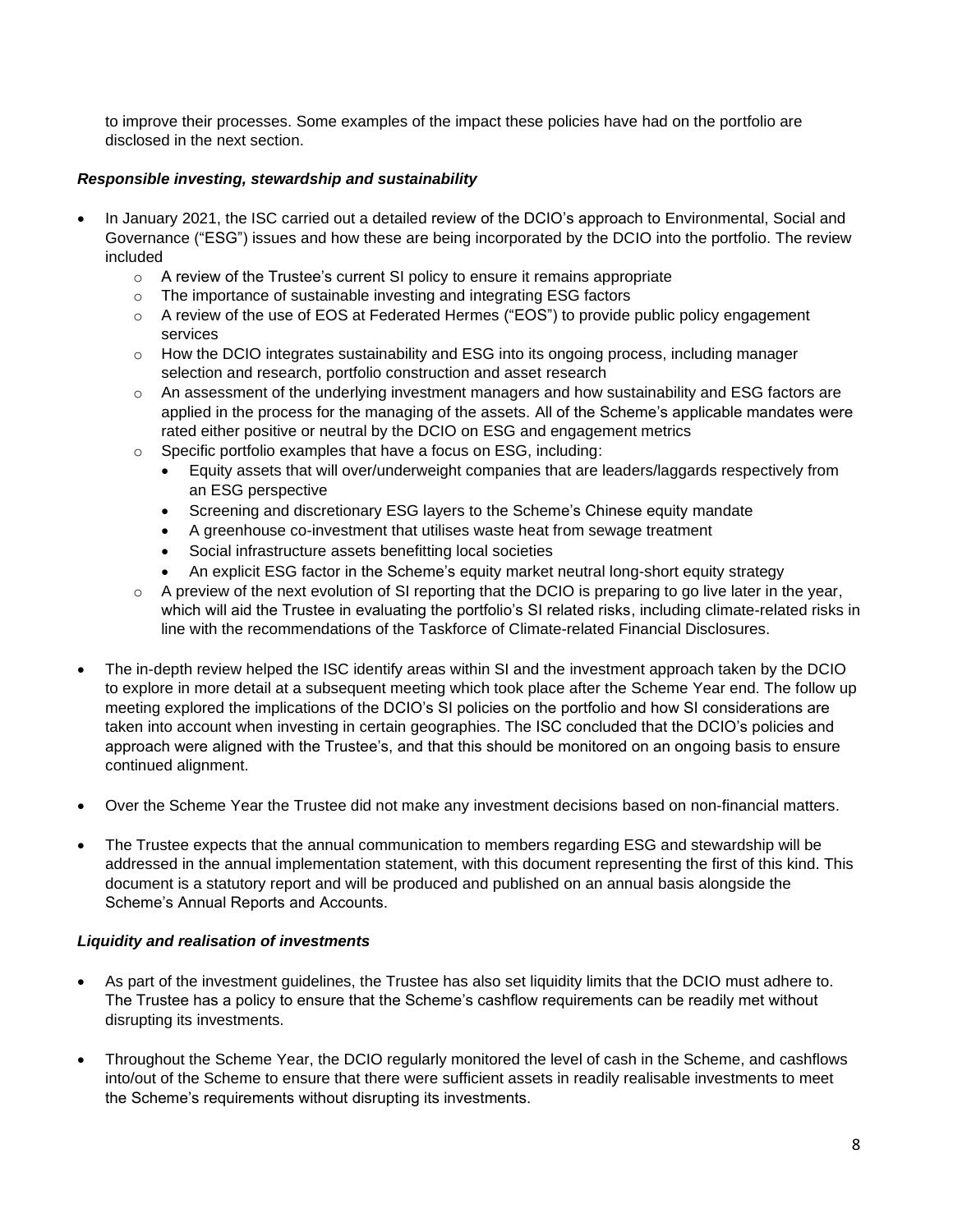- The Trustee monitored the liquidity of the Scheme's portfolio and cashflows into and out of the Scheme on a quarterly basis.
- The DCIO can make adjustments to the Scheme's allocation to cash when necessary within guidelines set by the Trustee.

#### **Section 5: Risk management**

Rather than setting out any policies, this section provides an overview of the broad range of risks recognised by the Trustee, risks which could ultimately lead to the Scheme accumulating insufficient assets to finance members benefits.

The Trustee has put in place an Integrated Risk Management Framework which seeks to identify, manage and monitor risks which could negatively impact the Scheme's ability to meet its funding objectives. This framework incorporates funding, covenant and investment factors and is ultimately used to help inform the Scheme's investment strategy. In relation to investment factors, the Trustee has identified a number of risks which it seeks to manage and monitor, in conjunction with the DCIO. Solvency and mismatch risk, investment manager risk, liquidity risk, and interest rate and inflation risks have been discussed above in the relevant sections on investment strategy and investment managers. The DCIO reported to the Trustee on each of these risks in quarterly meeting papers which were discussed at the Trustee's quarterly meetings.

The Trustee received an integrated investment and actuarial funding update on a quarterly basis at the Trustee meetings. It also received regular updates from the Sponsor to assess the level of ability and willingness of the Sponsor to support the continuation of contributions to the Scheme. The Sponsor covenant was also assessed as part of the actuarial valuation.

Currency risk was managed through the use of currency hedged share classes for relevant foreign currency denominated investments by the DCIO, managing the overall foreign currency exposure in line with the investment guidelines set by the Trustee. Throughout the year, the DCIO left a small proportion of the Scheme's foreign currency exposure unhedged for reasons of diversification and return generation. The DCIO monitored the Scheme's unhedged exposures on a regular basis and reported this to the Trustee as part of its quarterly meeting papers.

The Scheme's custodial risk from the custodian becoming insolvent was addressed by investing in a diversified range of reputable pooled funds which have been researched from an Operational Due Diligence perspective and where the Scheme's assets are held by separate custodians appointed by the managers. In addition, any uninvested cash was swept into a pooled cash fund at the custodian where the assets are held off the custodian's balance sheet. In addition, the DCIO's specialist research team reviews the custodian on a regular basis.

Political risk arising from political regimes and actions, particularly in less established/ more opaque markets, was managed throughout the year by maintaining a well-diversified portfolio by geography and managed within geographical constraints specified in the investment guidelines. The DCIO considers political risk when determining whether to allocate capital to an investment and also in determining the relative sizing of an investment, as was the case when determining the allocation route and sizing made to Chinese equities in the portfolio.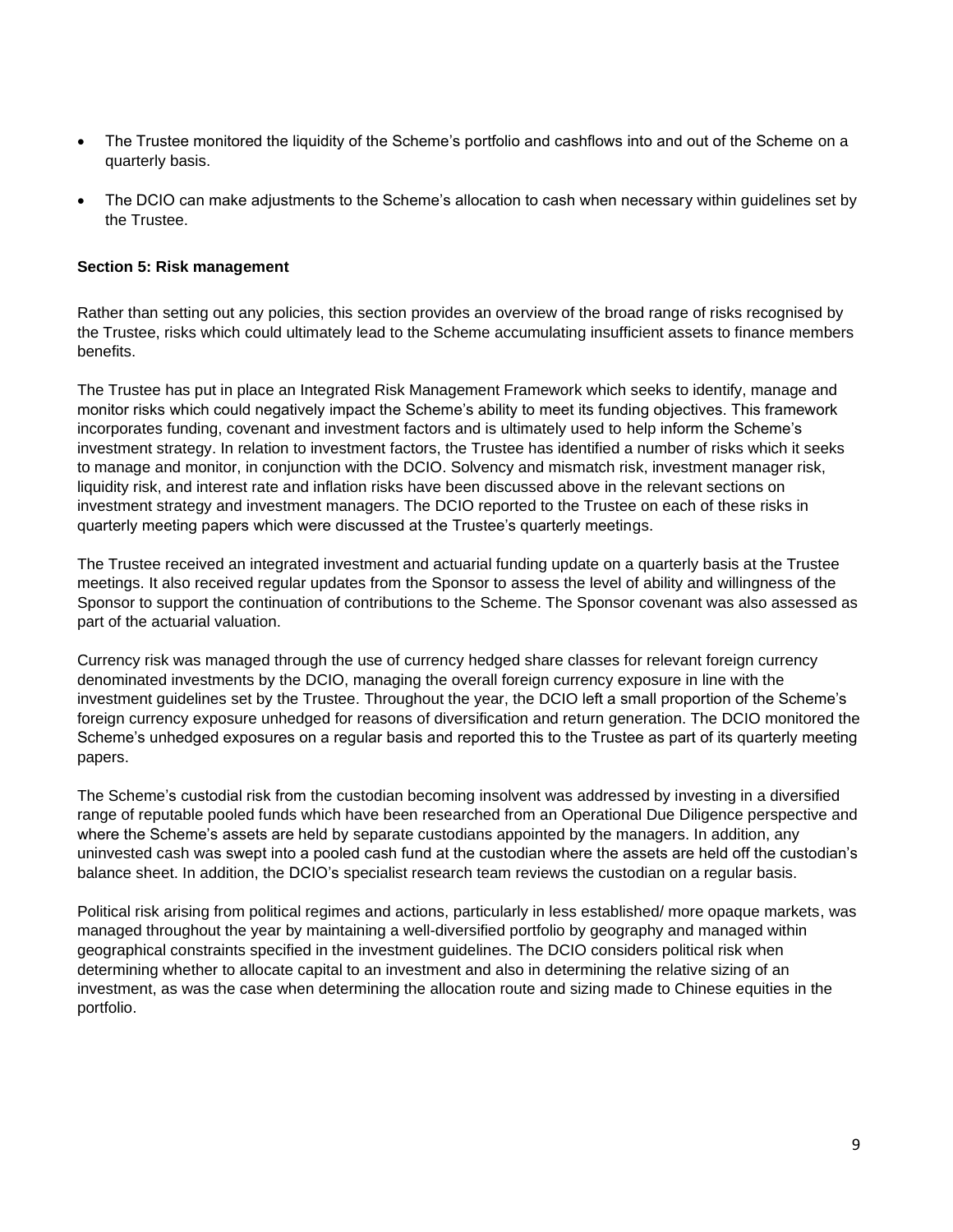# Section 4: Voting and engagement

The Trustee has delegated the day to day ESG integration and stewardship activities (including voting and engagement) to its investment managers. The Trustee has not set any specific guidelines around manager voting.

The Scheme is invested across a diverse range of asset classes which carry different ownership rights, for example fixed income whereby these holdings do not have voting rights attached. Therefore, voting information was requested from the Scheme's equity and listed real assets managers (as here there is a right to vote as an ultimate owner of a stock) across the following five pooled funds:

- Adaptive capped ESG equity (LGIM)
- Multi-Factor equity (LGIM)
- Listed global prime property (LGIM)
- Listed infrastructure (LGIM)
- China A shares equity (FSSA)

### **Legal & General Investment Management ("LGIM")**

The DCIO's view is that LGIM continues to demonstrate good / leading practice vs. peers, in particular in their willingness to take visible stances on topics they believe are important. This is supported by an effective approach to conflict management, high transparency, and effective communications. The DCIO continues to engage with LGIM on the level of stewardship team resourcing, in particular given breadth / depth of coverage and rapid growth in AUM, as well as pushing for better / more effective fixed income engagement.

LGIM's Investment Stewardship team uses ISS's 'ProxyExchange' electronic voting platform to electronically vote clients' shares. All voting decisions are made by LGIM and LGIM do not outsource any part of the strategic decisions. LGIM's use of ISS recommendations is purely to augment their own research and proprietary ESG assessment tools. The LGIM Investment Stewardship team also uses the research reports of Institutional Voting Information Services (IVIS) to supplement the research reports that they receive from ISS for UK companies when making specific voting decisions

To ensure LGIM's proxy provider votes in accordance with their position on ESG, they have put in place a custom voting policy with specific voting instructions. These instructions apply to all markets globally and seek to uphold what the DCIO considers are minimum best practice standards which it believes all companies globally should observe, irrespective of local regulation or practice.

LGIM retain the ability in all markets to override any vote decisions, which are based on their custom voting policy. This may happen where engagement with a specific company has provided additional information (for example from direct engagement, or explanation in the annual report) that allows LGIM to apply a qualitative overlay to their voting judgement. LGIM have strict monitoring controls to ensure votes are fully and effectively executed in accordance with LGIM's voting policies by their service provider. This includes a regular manual check of the votes input into the platform, and an electronic alert service to inform LGIM of rejected votes which require further action.

## **FSSA Investment Managers ("FSSA")**

Corporate engagement and asset stewardship are a key part of the investment process for FSSA and has been a key part of the investment process across all of its investment strategies. The investment team's long-term investment horizon, approach of investing in companies with strong governance structures and history and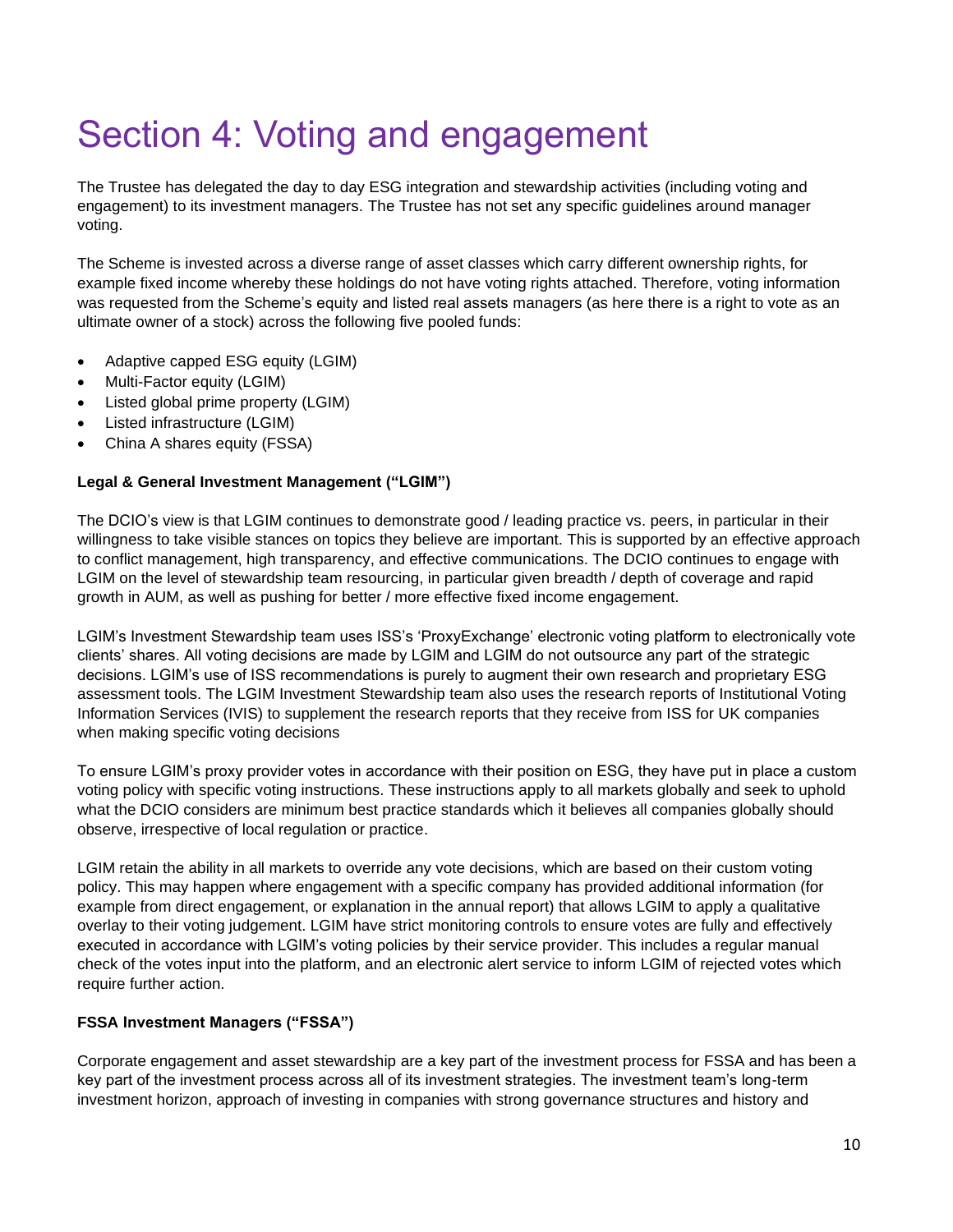experience of investing in local markets, supports that they are well-equipped to engage with company management with a view to improving outcomes for minority shareholders. The DCIO views FSSA's approach to SI as good.

FSSA uses Glass Lewis as its proxy advisor. The Head of each asset class or their authorised signatory is responsible for ensuring that all company resolutions are reviewed such that an appropriate and consistent recommendation is made in line with the corporate governance guidelines and principles as outlined in the Proxy Voting policy. Once the proxy voting intentions have been confirmed, they must communicate the decision to the Company Engagement team in an agreed format by the pre-advised cut-off. FSSA will only vote in the best interests of its investors.

### **Manager voting data**

The Trustee understands the importance of carrying out periodic reviews of the voting information and engagement policies of its investment managers to ensure they align with its own policies and principles. The table below provides a summary of the voting activity for the Scheme's holdings over the year.

|                                                | <b>Votable</b><br>meetings | <b>Votable</b><br><b>Resolutions</b> | % of<br>votable<br>resolutions<br>voted on | % of votes<br>with<br>management | $%$ votes<br>against<br>management | $%$ of<br>votes<br>abstained | $%$ of<br>resolutions<br>voted<br>contrary to<br>proxy<br>adviser |
|------------------------------------------------|----------------------------|--------------------------------------|--------------------------------------------|----------------------------------|------------------------------------|------------------------------|-------------------------------------------------------------------|
| Adaptive capped<br><b>ESG</b> equity<br>(LGIM) | 3,523                      | 40,566                               | 100.0                                      | 81.5                             | 17.9                               | 0.6                          | 11.1                                                              |
| Multi-Factor equity<br>(LGIM)                  | 2,577                      | 30,447                               | 100.0                                      | 81.9                             | 17.7                               | 0.4                          | 11.3                                                              |
| Listed<br>infrastructure<br>(LGIM)             | 91                         | 1,158                                | 100.0                                      | 85.1                             | 14.9                               | 0.0                          | 11.1                                                              |
| Listed global<br>prime property<br>(LGIM)      | 111                        | 1,223                                | 100.0                                      | 84.1                             | 15.7                               | 0.2                          | 10.6                                                              |
| China A shares<br>equity (FSSA)                | 108                        | 956                                  | 100.0                                      | 99.0                             | 1.0                                | 0.0                          | 13.0                                                              |

## **Significant Votes**

The tables below give a snapshot of significant votes for the year to 31 March 2021:

| <b>Company name</b>          | <b>International Consolidated Airlines Group</b>                                                                                |
|------------------------------|---------------------------------------------------------------------------------------------------------------------------------|
| Date of vote                 | 07-Sep-20                                                                                                                       |
| Summary of the<br>resolution | Resolution 8: Approve Remuneration Report was proposed at the company's annual shareholder meeting<br>held on 7 September 2020. |
| <b>How LGIM voted</b>        | LGIM voted against the resolution.                                                                                              |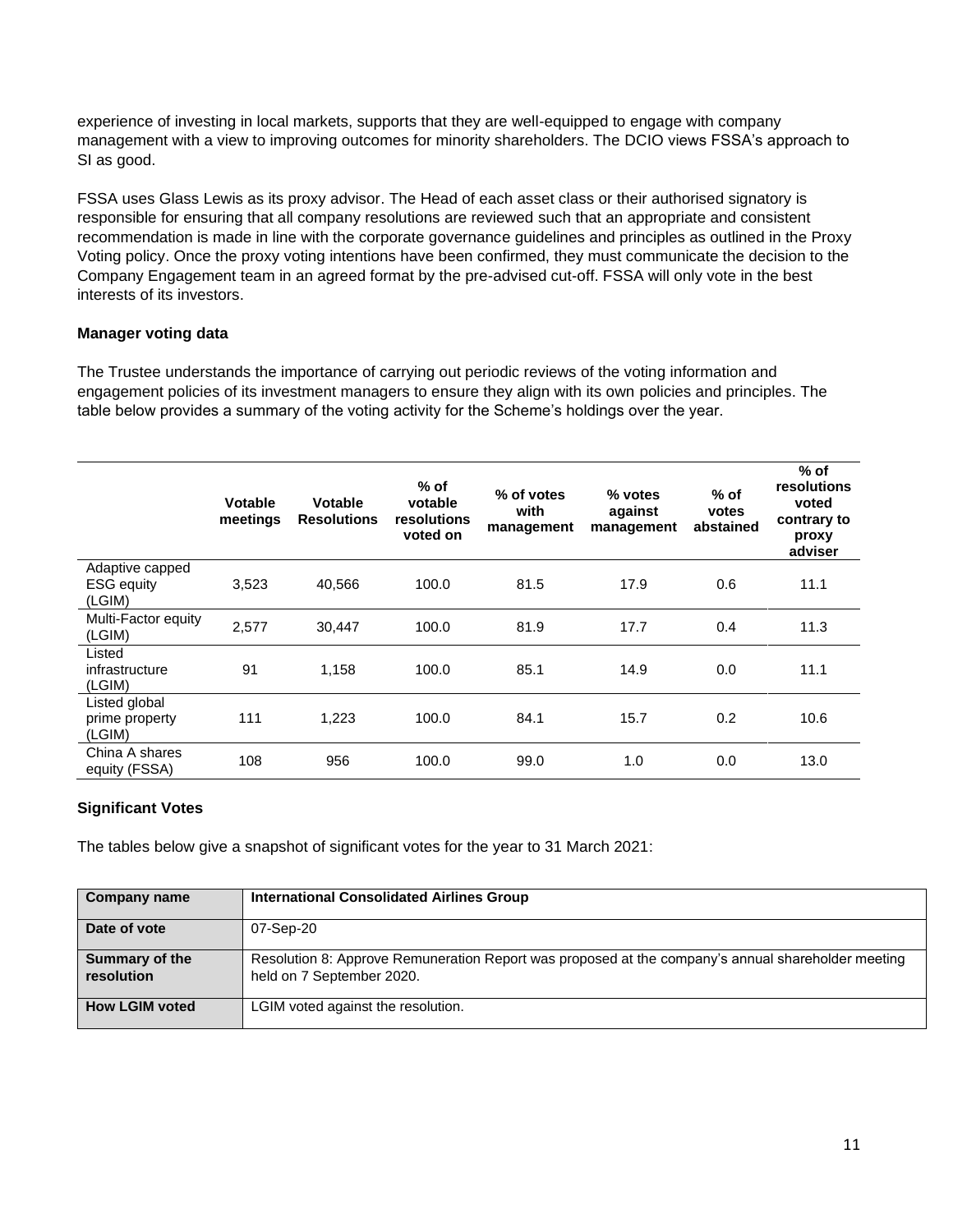| Where you voted<br>against management,<br>did you communicate<br>your intent to the<br>company ahead of the<br>vote? | LGIM publicly communicates its vote instructions in monthly regional vote reports on its website with the<br>rationale for all votes against management. It is their policy not to engage with their investee companies in<br>the three weeks prior to an AGM as their engagement is not limited to shareholder meeting topics.                                                                                                                                                                                                                                                                                                                                                                                                                                                                                                                                                                                                                                                                                                                                                                                                                                                                                                                                                                                                                                                                                                                                                                                                                                                                                                                                                                                                                                                                                                                                                                                                                                                                                                                                                                                                               |
|----------------------------------------------------------------------------------------------------------------------|-----------------------------------------------------------------------------------------------------------------------------------------------------------------------------------------------------------------------------------------------------------------------------------------------------------------------------------------------------------------------------------------------------------------------------------------------------------------------------------------------------------------------------------------------------------------------------------------------------------------------------------------------------------------------------------------------------------------------------------------------------------------------------------------------------------------------------------------------------------------------------------------------------------------------------------------------------------------------------------------------------------------------------------------------------------------------------------------------------------------------------------------------------------------------------------------------------------------------------------------------------------------------------------------------------------------------------------------------------------------------------------------------------------------------------------------------------------------------------------------------------------------------------------------------------------------------------------------------------------------------------------------------------------------------------------------------------------------------------------------------------------------------------------------------------------------------------------------------------------------------------------------------------------------------------------------------------------------------------------------------------------------------------------------------------------------------------------------------------------------------------------------------|
| <b>Rationale for the</b><br>voting decision                                                                          | The COVID-19 crisis and its consequences on international transport have negatively impacted this airline<br>company's financial performance and business model. At the end of March 2020, LGIM addressed a<br>private letter to the company to state their support during the pandemic and also encouraged the board to<br>demonstrate restraint and discretion with its executive remuneration. As a result of the crisis, the company<br>took up support under various government schemes. The company also announced a 30% cut to its<br>workforce. On the capital allocation front, the company decided to withdraw its dividend for 2020 and<br>sought shareholder approval for a rights issue of €2.75 billion at its 2020 AGM in order to strengthen its<br>balance sheet. The remuneration report for the financial year to 31 December 2019 was also submitted to a<br>shareholder vote. LGIM were concerned about the level of bonus payments, which are 80% to 90% of their<br>salary for current executives and 100% of their salary for the departing CEO. LGIM noted that the executive<br>directors took a 20% reduction to their basic salary from 1 April 2020. However, whilst the bonuses were<br>determined at the end of February 2020 and paid in respect of the financial year end to December 2019,<br>LGIM would have expected the remuneration committee to exercise greater discretion in light of the<br>financial situation of the company, and also to reflect the stakeholder experience (employees and<br>shareholders). Over the past few years, LGIM have been closely engaging with the company, including on<br>the topic of the succession of the CEO and the board chair, who were long-tenured. This engagement took<br>place privately in meetings with the board chair and the senior independent director. This eventually led to<br>a success, as the appointment of a new CEO to replace the long-standing CEO was announced in January<br>2020. A new board chair: an independent non-executive director, was also recently appointed by the board.<br>He started his new role in January 2021. |
| Outcome of the vote                                                                                                  | Passed. 28.4% of shareholders opposed the remuneration report.                                                                                                                                                                                                                                                                                                                                                                                                                                                                                                                                                                                                                                                                                                                                                                                                                                                                                                                                                                                                                                                                                                                                                                                                                                                                                                                                                                                                                                                                                                                                                                                                                                                                                                                                                                                                                                                                                                                                                                                                                                                                                |
| Implications of the<br>outcome e.g lessons<br>learned and likely<br>future steps in<br>response to the<br>outcome    | LGIM will continue to engage closely with the renewed board.                                                                                                                                                                                                                                                                                                                                                                                                                                                                                                                                                                                                                                                                                                                                                                                                                                                                                                                                                                                                                                                                                                                                                                                                                                                                                                                                                                                                                                                                                                                                                                                                                                                                                                                                                                                                                                                                                                                                                                                                                                                                                  |
| The criteria by which<br><b>LGIM have assessed</b><br>this vote to be "most<br>significant"                          | LGIM considers this vote significant as it illustrates the importance for investors of monitoring investee<br>companies' responses to the COVID crisis.                                                                                                                                                                                                                                                                                                                                                                                                                                                                                                                                                                                                                                                                                                                                                                                                                                                                                                                                                                                                                                                                                                                                                                                                                                                                                                                                                                                                                                                                                                                                                                                                                                                                                                                                                                                                                                                                                                                                                                                       |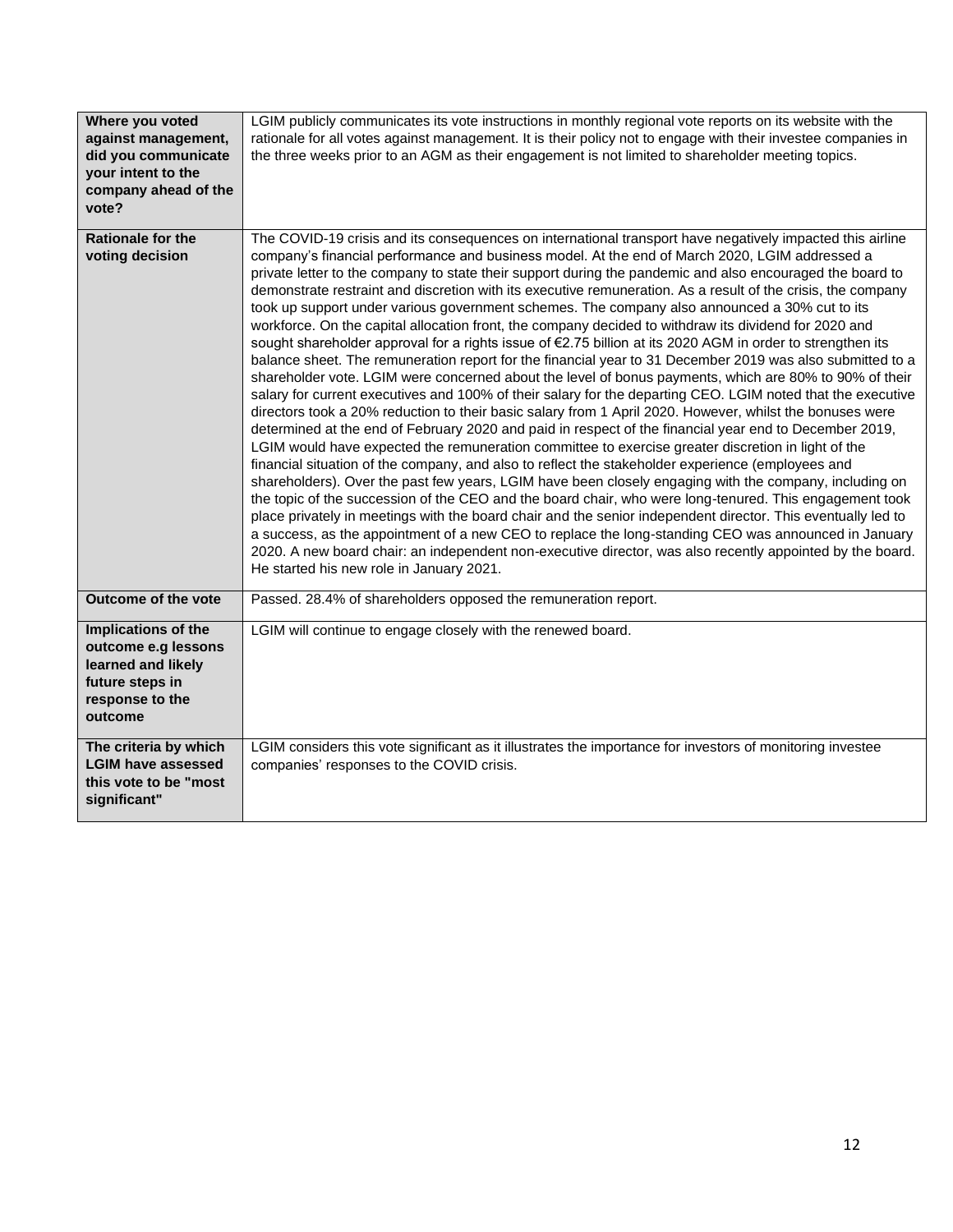| <b>Company name</b>                                                                                                     | <b>Barclays</b>                                                                                                                                                                                                                                                                                                                                                                                                                                                                                              |
|-------------------------------------------------------------------------------------------------------------------------|--------------------------------------------------------------------------------------------------------------------------------------------------------------------------------------------------------------------------------------------------------------------------------------------------------------------------------------------------------------------------------------------------------------------------------------------------------------------------------------------------------------|
| Date of vote                                                                                                            | 07-May-20                                                                                                                                                                                                                                                                                                                                                                                                                                                                                                    |
| Summary of the<br>resolution                                                                                            | Resolution 29 Approve Barclays' Commitment in Tackling Climate Change Resolution 30 Approve<br><b>ShareAction Requisitioned Resolution</b>                                                                                                                                                                                                                                                                                                                                                                   |
| <b>How LGIM voted</b>                                                                                                   | LGIM voted for resolution 29, proposed by Barclays and for resolution 30, proposed by ShareAction.                                                                                                                                                                                                                                                                                                                                                                                                           |
| Where you voted<br>against<br>management, did<br>you communicate<br>your intent to the<br>company ahead of<br>the vote? | LGIM publicly communicates its vote instructions in monthly regional vote reports on its website with the<br>rationale for all votes against management. It is their policy not to engage with their investee companies in the<br>three weeks prior to an AGM as their engagement is not limited to shareholder meeting topics.                                                                                                                                                                              |
| <b>Rationale for the</b><br>voting decision                                                                             | The resolution proposed by Barclays sets out its long-term plans and has the backing of ShareAction and co-<br>filers. LGIM have said they are particularly grateful to the Investor Forum for the significant role it played in<br>coordinating this outcome.                                                                                                                                                                                                                                               |
| Outcome of the<br>vote                                                                                                  | Resolution 29 - Passed. Supported by 99.9% of shareholders<br>Resolution 30 - Did not pass. Supported by 23.9% of shareholders (source: Company website)                                                                                                                                                                                                                                                                                                                                                     |
| Implications of the<br>outcome e.g<br>lessons learned<br>and likely future<br>steps in response<br>to the outcome       | LGIM say their focus will now be to help Barclays on the detail of their plans and targets, more detail of which<br>is to be published this year. LGIM plan to continue to work closely with the Barclays board and management<br>team in the development of their plans and will continue to liaise with ShareAction, Investor Forum, and other<br>large investors, to ensure a consistency of messaging and to continue to drive positive change.                                                          |
| The criteria by<br>which LGIM have<br>assessed this vote<br>to be "most<br>significant"                                 | LGIM noted significant client interest in LGIM's voting intentions and engagement activities in relation to the<br>2020 Barclays AGM and thank their clients for their patience and understanding while they undertook sensitive<br>discussions and negotiations in private. LGIM consider the outcome to be extremely positive for all parties:<br>Barclays, ShareAction and long-term asset owners such as their clients hence the request for executives'<br>post-exit shareholding guidelines to be set. |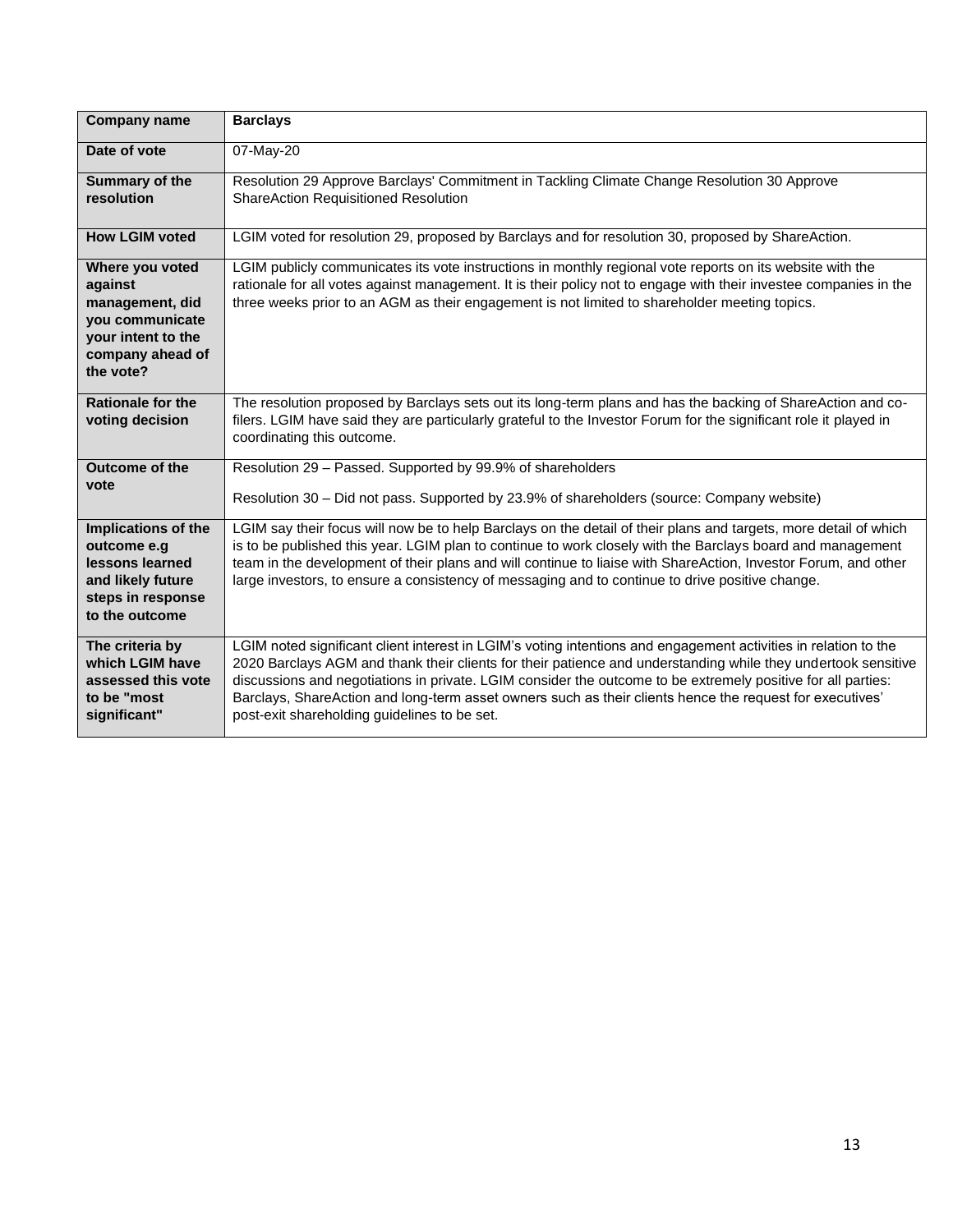| <b>Company name</b>                                                                                                     | <b>Great Wall Motor</b>                                                                                                                                                                                                                                                                                                                                                                                             |
|-------------------------------------------------------------------------------------------------------------------------|---------------------------------------------------------------------------------------------------------------------------------------------------------------------------------------------------------------------------------------------------------------------------------------------------------------------------------------------------------------------------------------------------------------------|
| Date of vote                                                                                                            | 25-May-20                                                                                                                                                                                                                                                                                                                                                                                                           |
| Summary of the<br>resolution                                                                                            | Amendments to Articles of Association                                                                                                                                                                                                                                                                                                                                                                               |
| <b>How FSSA voted</b>                                                                                                   | FSSA voted against the resolution.                                                                                                                                                                                                                                                                                                                                                                                  |
| Where you voted<br>against<br>management, did<br>you communicate<br>your intent to the<br>company ahead of<br>the vote? | <b>No</b>                                                                                                                                                                                                                                                                                                                                                                                                           |
| <b>Rationale for the</b><br>voting decision                                                                             | The shortened notice period as it was deemed shareholders would not be given enough time to consider items<br>before general meetings under the proposed notice period.                                                                                                                                                                                                                                             |
| <b>Outcome of the</b><br>vote                                                                                           | The vote was passed.                                                                                                                                                                                                                                                                                                                                                                                                |
| Implications of the<br>outcome e.g<br>lessons learned<br>and likely future<br>steps in response<br>to the outcome       | FSSA are stringent in their voting of governance matters especially. Small matters count, and FSSA feel there<br>is always scope for their Chinese portfolio companies to become even better over time hence they will<br>continue to push on this front.<br>FSSA intend on communicating/engaging more with companies in future meetings on areas for improvement<br>and on items they have voted against at AGMs. |
| The criteria by<br>which FSSA have<br>assessed this vote<br>to be "most<br>significant"                                 | FSSA noted this a significant vote as it was against management's recommendation.                                                                                                                                                                                                                                                                                                                                   |

#### **Industry wide / public policy engagement**

In addition to the above, the DCIO has partnered with EOS to undertake public policy engagement on behalf of its clients (including the Trustee).

This public policy and market best practice engagement is done with legislators, regulators, industry bodies and other standard-setters to shape capital markets and the environment in which companies and their investors operate, a key element of which is risk related to climate change. The DCIO represents client policies/sentiment to EOS via the Client Advisory Council, of which WTW are currently the chair.

Engagement activities by EOS on public policy over the year included:

- 52 consultation responses or proactive equivalents (such as a letter), and 173 discussions held with relevant regulators and stakeholders during 2020;
- Working closely with the Principles for Responsible Investment ('PRI'), including leading the engagement with Vale (a Brazilian mining company) on the tailings dam failure, and actively involved in other groups, including cyber risk, water stress, cattle deforestation, palm oil, plastics, cobalt and tax;